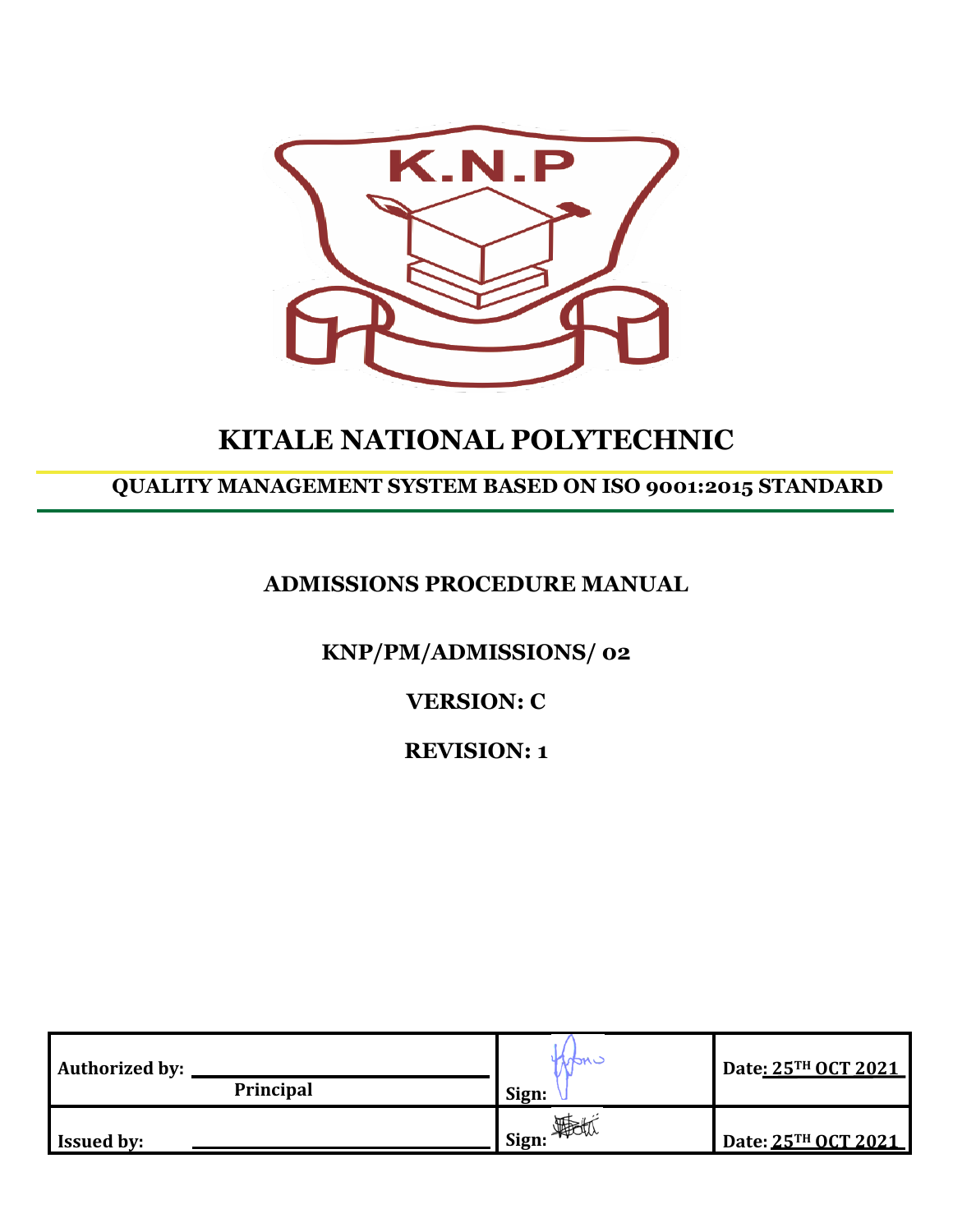|                |                                    | <b>REF: KNP/P/ADMISSIONS/02</b> |                      |
|----------------|------------------------------------|---------------------------------|----------------------|
| $\sigma$ $\pi$ | <b>KITALE NATIONAL POLYTECHNIC</b> | <b>DEPT</b>                     | <b>ADMISSIONS</b>    |
|                | ISO 9001:2015                      | <b>ISSUE DATE</b>               | $25th$ October, 2021 |
|                |                                    | <b>VERSION</b>                  |                      |
|                |                                    |                                 |                      |
|                | TITLE:                             |                                 |                      |
|                | <b>ADMISSIONS PROCEDURE MANUAL</b> | <b>REVISION</b>                 |                      |

## **Management Representative**

## **TABLE OF CONTENTS**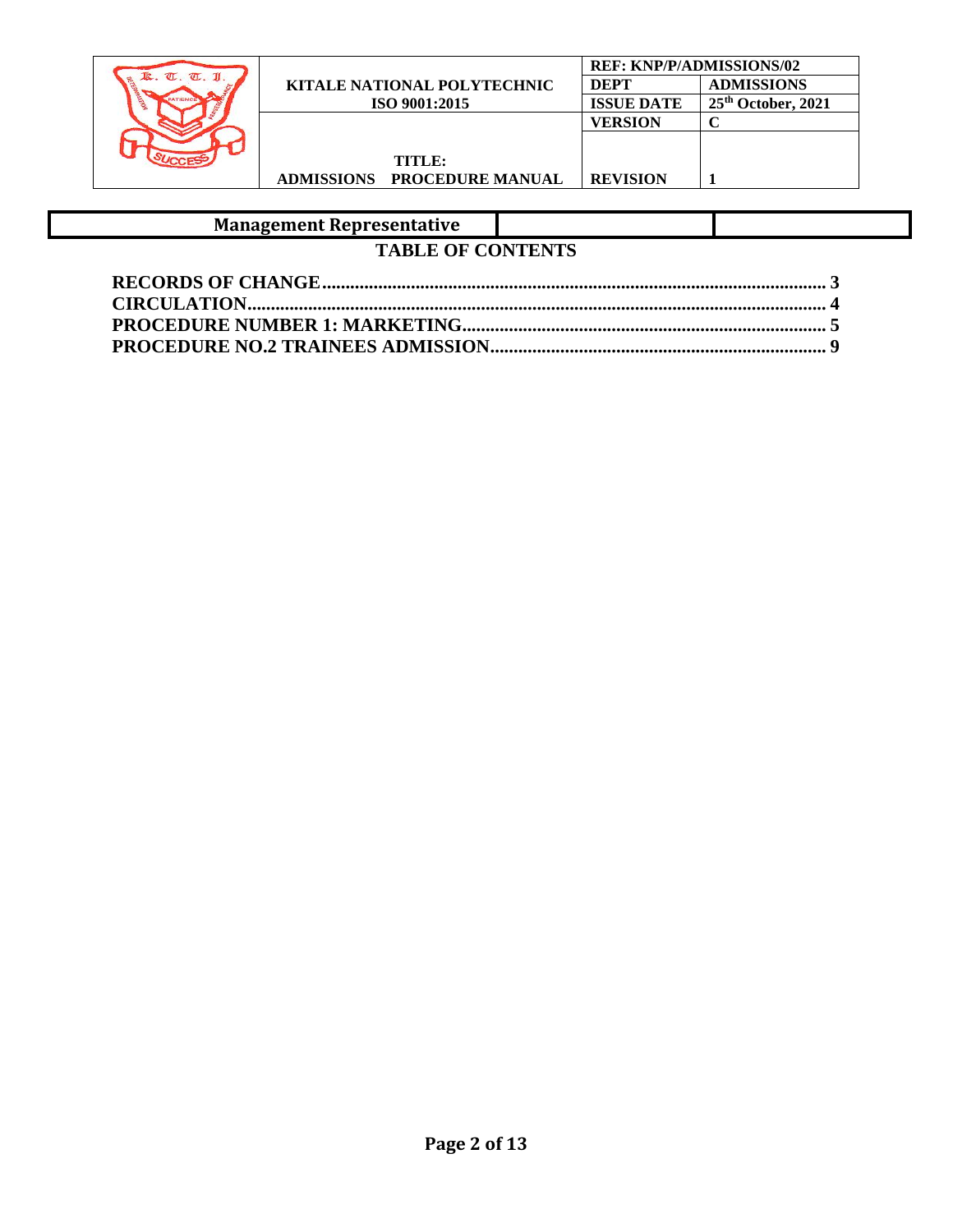|            |                                    | <b>REF: KNP/P/ADMISSIONS/02</b> |                      |
|------------|------------------------------------|---------------------------------|----------------------|
| $\sigma$ . | <b>KITALE NATIONAL POLYTECHNIC</b> | <b>DEPT</b>                     | <b>ADMISSIONS</b>    |
|            | ISO 9001:2015                      | <b>ISSUE DATE</b>               | $25th$ October, 2021 |
|            |                                    | <b>VERSION</b>                  |                      |
|            |                                    |                                 |                      |
|            | TITLE:                             |                                 |                      |
|            | ADMISSIONS PROCEDURE MANUAL        | <b>REVISION</b>                 |                      |

### <span id="page-2-0"></span>**RECORDS OF CHANGE**

| $\overline{NO.}$ | <b>DETAILS OF CHANGE</b> | <b>DATE</b> |
|------------------|--------------------------|-------------|
|                  |                          |             |
| 1.               |                          |             |
| 2.               |                          |             |
| 3.               |                          |             |
| 4.               |                          |             |
| 5.               |                          |             |
| 6.               |                          |             |
| 7.               |                          |             |
| 8.               |                          |             |
| 9.               |                          |             |
| 10.              |                          |             |
| 11.              |                          |             |
| 12.              |                          |             |
| 13.              |                          |             |
| 14.              |                          |             |
| 15.              |                          |             |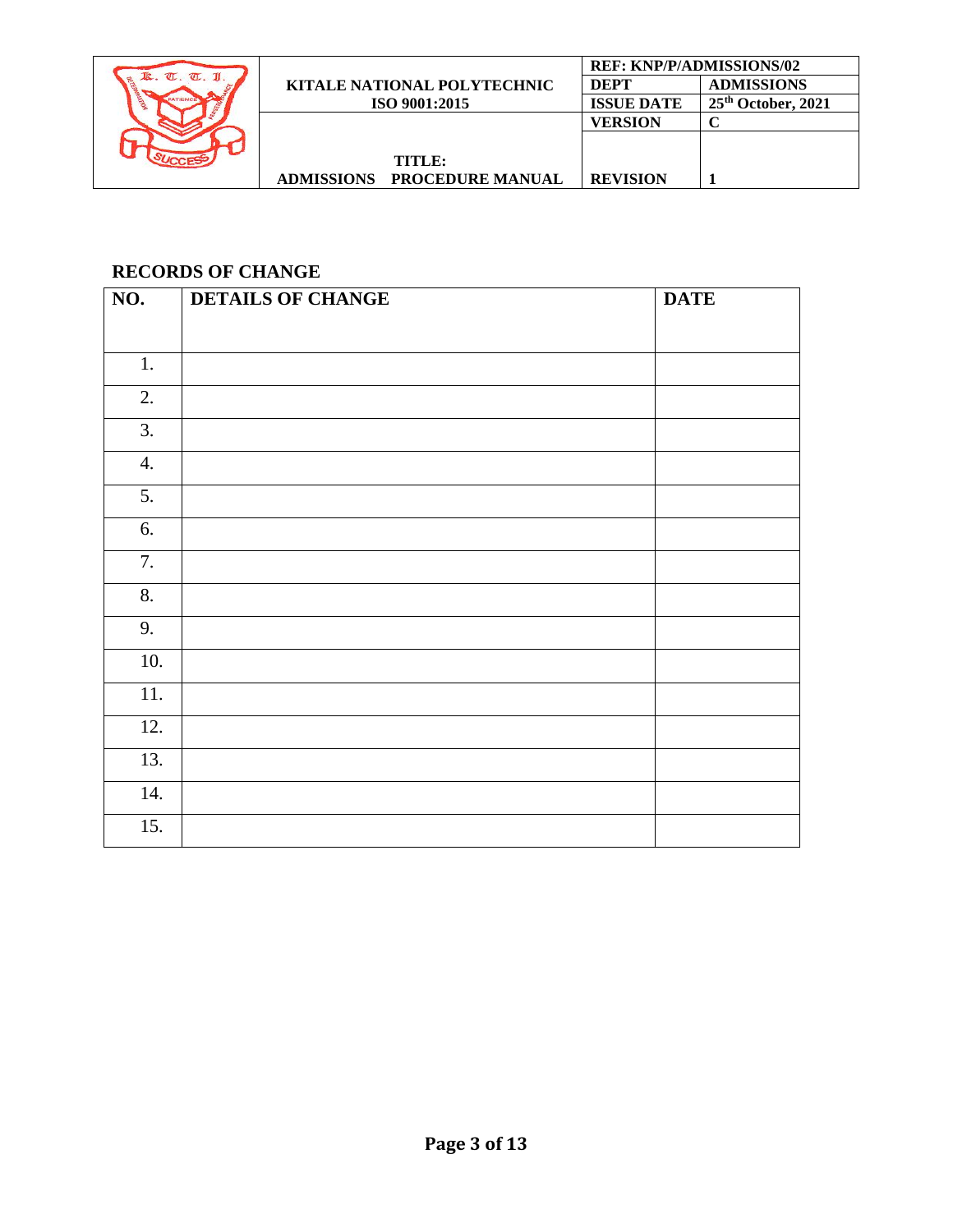|            |                                              | <b>REF: KNP/P/ADMISSIONS/02</b> |                      |
|------------|----------------------------------------------|---------------------------------|----------------------|
| $\pi$<br>Œ | <b>KITALE NATIONAL POLYTECHNIC</b>           | DEPT                            | <b>ADMISSIONS</b>    |
|            | ISO 9001:2015                                | <b>ISSUE DATE</b>               | $25th$ October, 2021 |
|            |                                              | <b>VERSION</b>                  |                      |
|            |                                              |                                 |                      |
|            | TITLE:                                       |                                 |                      |
|            | <b>PROCEDURE MANUAL</b><br><b>ADMISSIONS</b> | <b>REVISION</b>                 |                      |

## <span id="page-3-0"></span>**CIRCULATION**

| <b>NAME</b>                        | COPY NO. |
|------------------------------------|----------|
| Principal                          | 1.       |
| Deputy Principal Administration    | 2.       |
| Deputy Principal Academics Affairs | 3.       |
| Registrar admissions               | 4.       |
| Dean of Trainees                   | 5.       |
| Management representative          | 6.       |
| <b>HOD</b> Agriculture             | 7.       |
| HOD Building and Civil Engineering | 8.       |
| <b>HOD Business studies</b>        | 9.       |
| HOD Electrical /electronic         | 10.      |
| <b>HOD Hospitality Management</b>  | 11.      |
| HOD IT                             | 12.      |
| <b>HOD</b> Liberal studies         | 13.      |
| HOD Maths and Applied sciences     | 14.      |
| <b>HOD Mechanical Engineering</b>  | 15.      |
| <b>Examinations Officer</b>        | 16.      |
| Finance Officer                    | 17.      |
| Procurement Officer                | 18.      |
| <b>HOD Guidance and Counseling</b> | 19.      |
| <b>HOD Library</b>                 | 20.      |
| <b>HOD</b> Hospitality Management  | 21.      |
| <b>Industrial Liaison Officer</b>  | 22.      |
| PC Coordinator                     | 23.      |
| <b>Sports Officer</b>              | 24.      |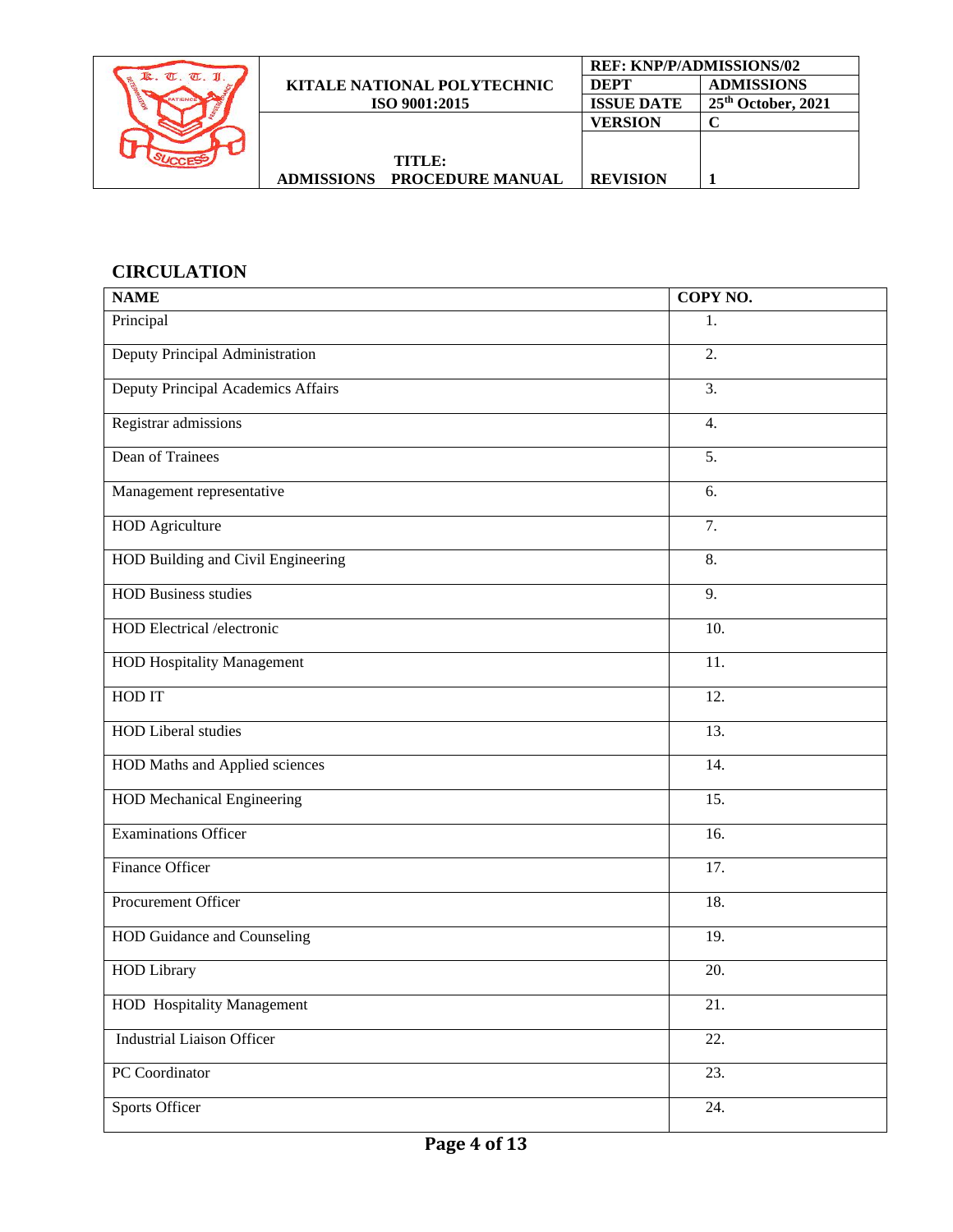|                                    | <b>REF: KNP/P/ADMISSIONS/02</b> |                      |
|------------------------------------|---------------------------------|----------------------|
| <b>KITALE NATIONAL POLYTECHNIC</b> | <b>DEPT</b>                     | <b>ADMISSIONS</b>    |
| ISO 9001:2015                      | <b>ISSUE DATE</b>               | $25th$ October, 2021 |
|                                    | <b>VERSION</b>                  |                      |
|                                    |                                 |                      |
| TITLE:                             |                                 |                      |
| ADMISSIONS PROCEDURE MANUAL        | <b>REVISION</b>                 |                      |

External Auditor 25.

## <span id="page-4-0"></span>**PROCEDURE NUMBER 1: MARKETING**

## **1.0 GENERAL**

## **1.1 PURPOSE**

The purpose of this procedure is to ensure effective and efficient marketing of the Polytechnic's courses and other services.

## **1.2 SCOPE**

This procedure shall apply to all marketing activities within The Polytechnic.

## **1.3 REFERENCE**

KNP - Academic policy (2004)

## **1.4 DEFINITION OF TERMS**

HOD- Head of Department

## **1.5 THE PRINCIPAL RESPONSIBILITY**

The Registrar admissions shall ensure that this procedure is adhered to:

## **1.6 INTERFACES/INTERACTIONS**

- a) Academic HODs to avail the lists of courses for advertisement
- b) All departments for preparation and submission of list of services to be marketed.
- c) Principal for consultation /advice/approval

## **1.7 PERFORMANCE TARGET**

The performance shall be measured through the overall performance of the Department basing on;

| PERFORMANCE TARGET                    | MONITORING AND MEASUREMENT                      |
|---------------------------------------|-------------------------------------------------|
| Timely marketing and advertisement of | Review marketing schedule vis-à-vis report of   |
| courses                               | marketing activities                            |
|                                       | Check time of submission from dispatch/delivery |
|                                       | book to review time of submission or receipt of |
|                                       | memos.                                          |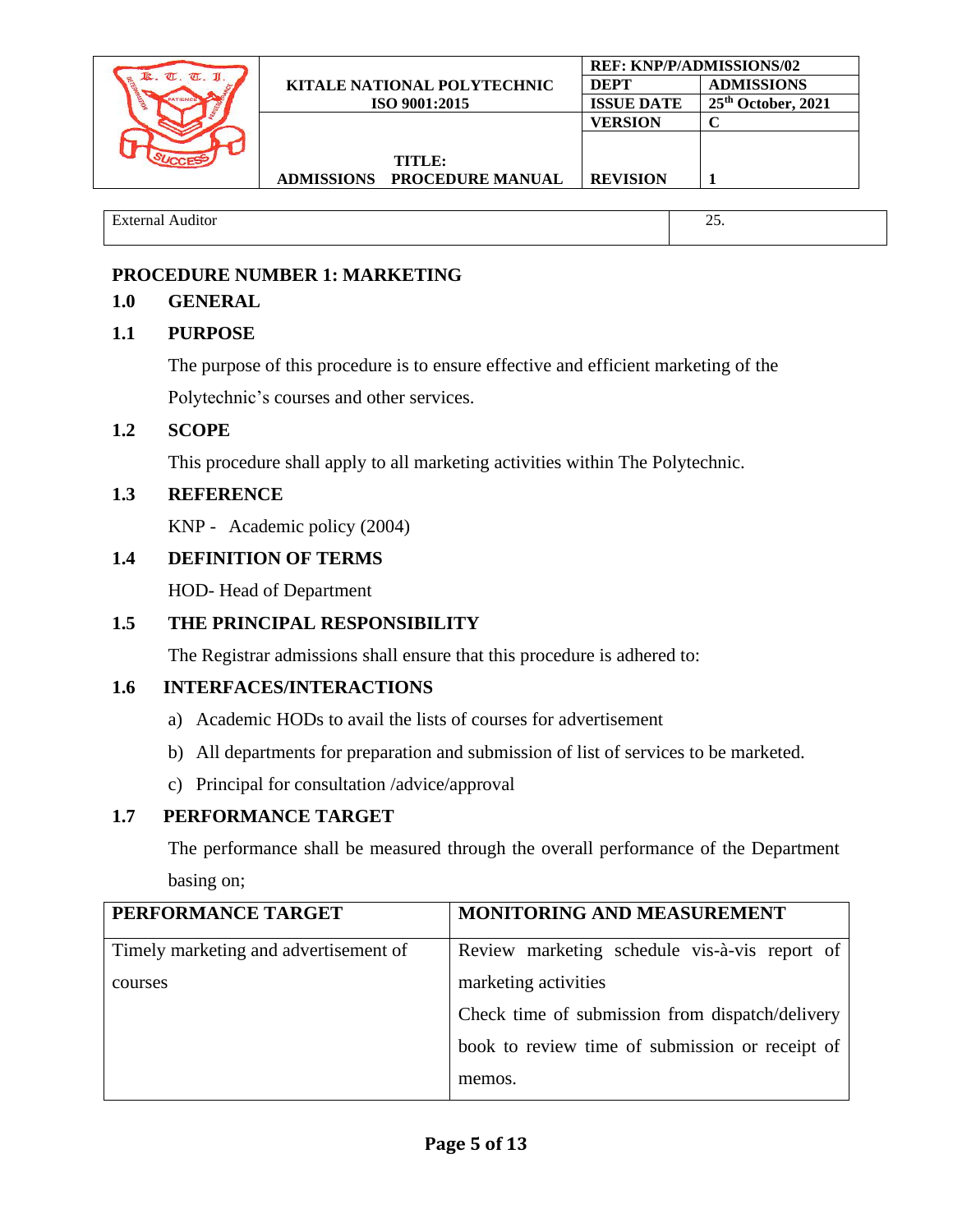|             |                                    | <b>REF: KNP/P/ADMISSIONS/02</b> |                      |
|-------------|------------------------------------|---------------------------------|----------------------|
| $T_{\rm L}$ | <b>KITALE NATIONAL POLYTECHNIC</b> | DEPT                            | <b>ADMISSIONS</b>    |
|             | ISO 9001:2015                      | <b>ISSUE DATE</b>               | $25th$ October, 2021 |
|             |                                    | <b>VERSION</b>                  |                      |
|             |                                    |                                 |                      |
|             | TITLE:                             |                                 |                      |
|             | ADMISSIONS PROCEDURE MANUAL        | <b>REVISION</b>                 |                      |
|             |                                    |                                 |                      |

| Effective marketing and advertisement | Review | marketing                                        | strategies | (brochures, |
|---------------------------------------|--------|--------------------------------------------------|------------|-------------|
|                                       |        | newspapers, road shows, radio advertisements,    |            |             |
|                                       |        | open days and exhibitions) and feedback from the |            |             |
|                                       |        | target group on marketing activities.            |            |             |

#### **1.8 RESOURCES**

The resources to be used in the process are listed below:-

- a) Tools equipment and machines
- b) Personnel
- c) Funds
- d) Facilities

### **1.9 INPUTS AND OUTPUTS**

| <b>INPUTS</b>                | <b>OUTPUTS</b>                |
|------------------------------|-------------------------------|
| Target groups                | Marketing reports             |
|                              | Feedback from target groups   |
| Mode of marketing to be used | Comments, Minutes of meetings |
| Marketing schedule           | Action on recommendations     |
| Marketing committee          |                               |

#### **2.0 METHOD**

## **2.1 Advertisement of the Polytechnic's courses**

- 2.1.1 This procedure shall start with the admitting department identifying the need to advertise courses in their respective departments.
- 2.1.2 In identifying the need to advertise the courses, the HODs shall be guided by:
	- a) Syllabi from relevant bodies
	- b) Examining bodies guidelines
	- c) Polytechnics calendar of events.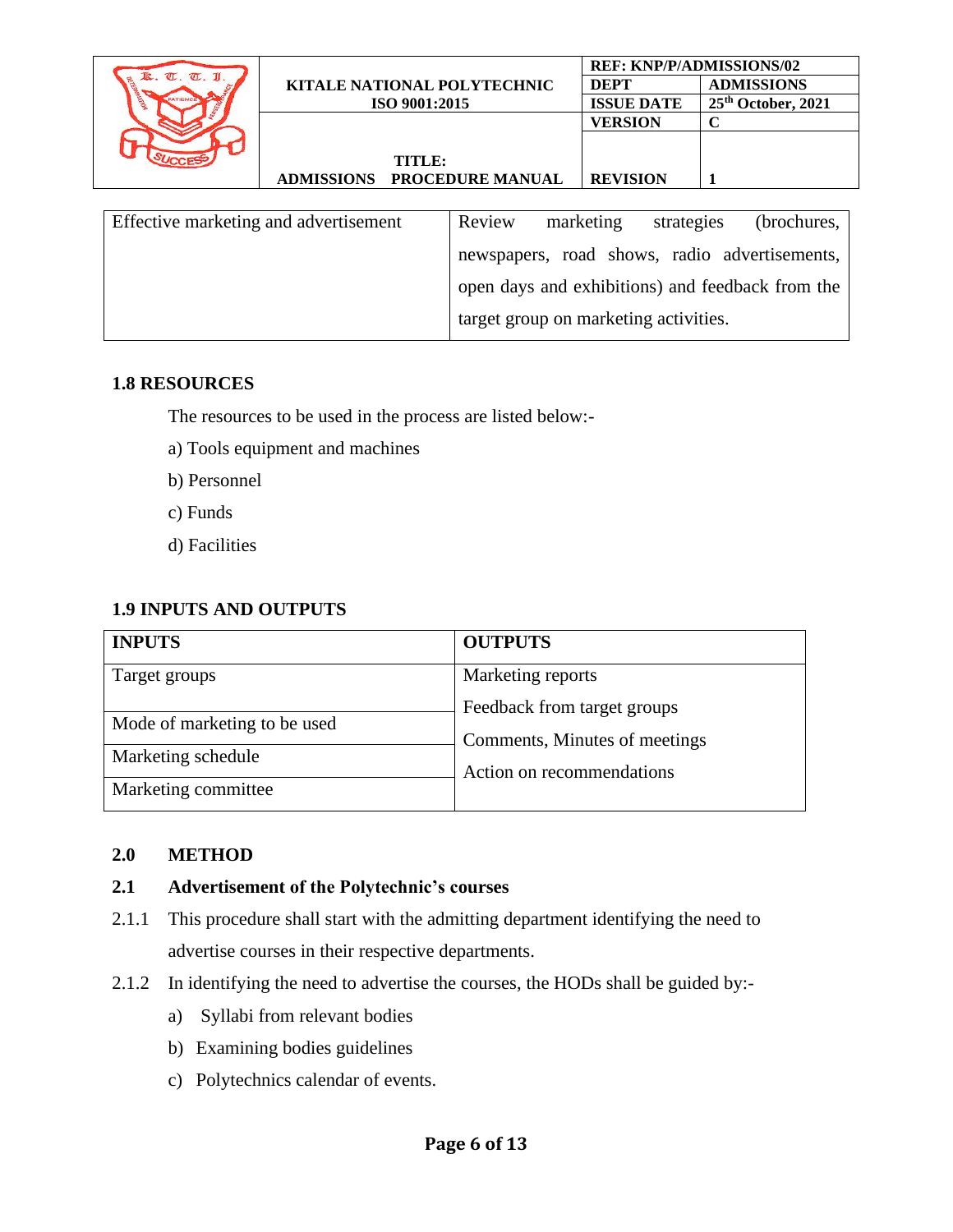

- 2.1.3 The HODs admitting departments shall then forward their departmental courses requests to the Registrar admissions for verification guided by
	- a) Ability of the Polytechnic to offer the course
	- b) Departmental needs /requirements
- 2.1.4 In the event of any identified gap, the Registrar admissions shall consult with the Principal for any recommendations and communicate to the admitting department
- 2.1.5 The Registrar admissions shall then prepare a draft advert considering
	- a) Courses to be advertised
	- b) Polytechnic addresses
	- c) Mode of advertisement
- 2.1.6 The Registrar admissions shall liaise with the Principal for appropriate mode of advertisement
- 2.1.7 The Registrar admissions shall then ensure placement of the advert in the respective media as determined in 2.1.6 above

## **2.2 Marketing of other polytechnic's services**

- 2.2.1 This procedure shall start with the Registrar admissions communicating to departmental heads as per the internal communications procedure the need to market the services offered by the Polytechnic.
- 2.2.2 Upon receipt of this information the HODs shall prepare a list of services to be marketed in consultation with the members of the department guided by departmental needs and market demands.
- 2.2.3 The HODs shall then forward the list to the Registrar admissions. The Registrar admissions shall then convene a meeting of the committee members within two weeks after receiving the recommendations and decide on the mode of marketing which includes:
	- a) Open day
	- b) Exhibitions and shows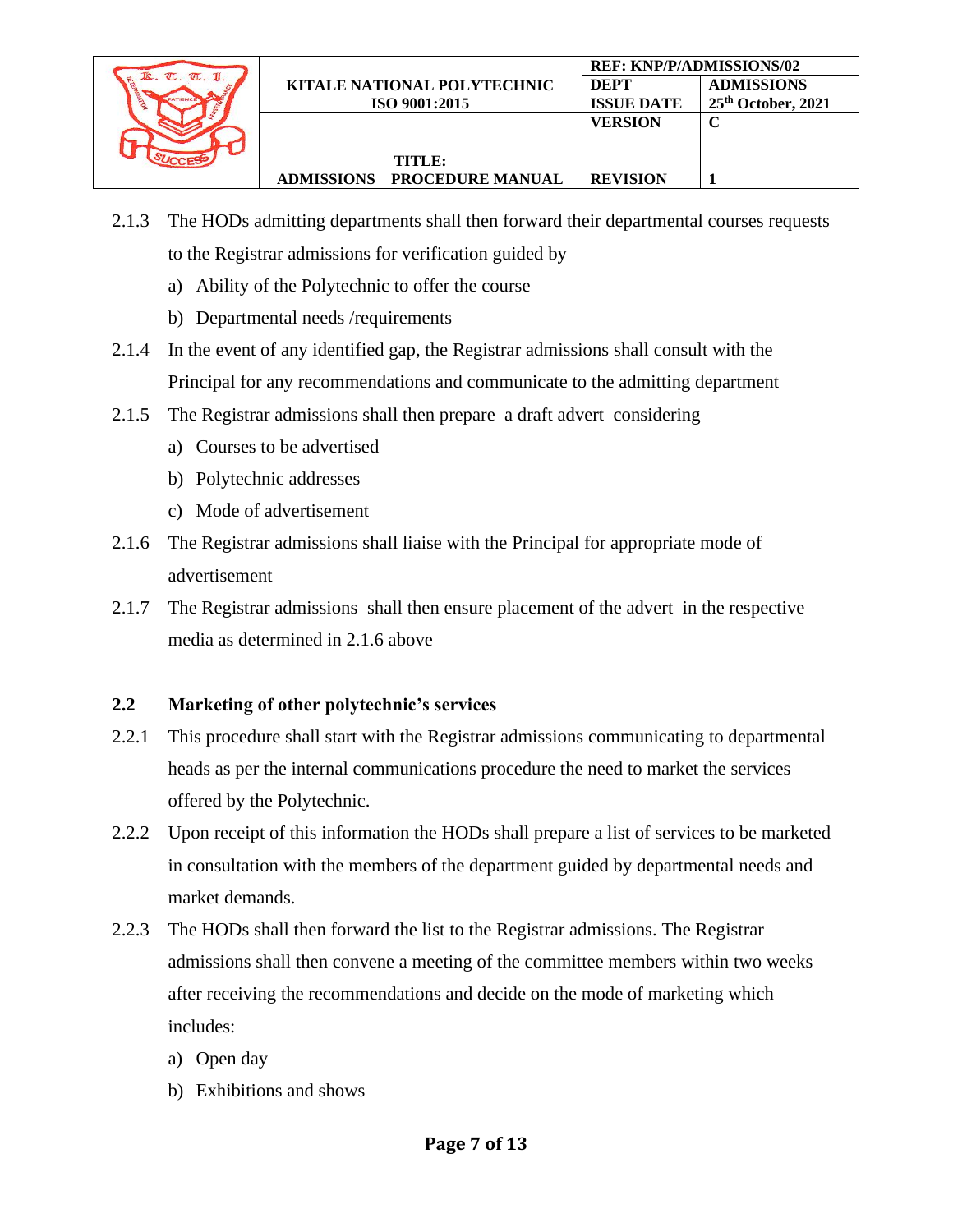

- c) Brochures/fliers/calendars
- d) Magazines/newspapers radio/TV
- e) Games and sports
- f) Education days
- g) Road shows
- h) Social media marketing
- 2.2.4 Upon selection of the mode the Registrar admissions shall consult with the Principal the recommendations of the committee
- 2.2.5 Upon approval the committee shall make final preparations for marketing which shall include
	- a) Setting dates
	- b) Prepare Budgets
	- c) Terms and conditions of service
	- d) Assign duties to the concerned officers
- 2.2.6 On the material day the committee shall conduct marketing using the approved mode.
- 2.2.7 This procedure shall be deemed complete upon the Registrar admissions preparing a report and forwarding the same to the Principal within a week of completion of the exercise

## **3.0 LIST OF APPLICABLE RECORDS/ REPORTS**

- a) Marketing reports
- b) Feedback from target groups
- c) Comments, Minutes of meetings
- d) Action on recommendations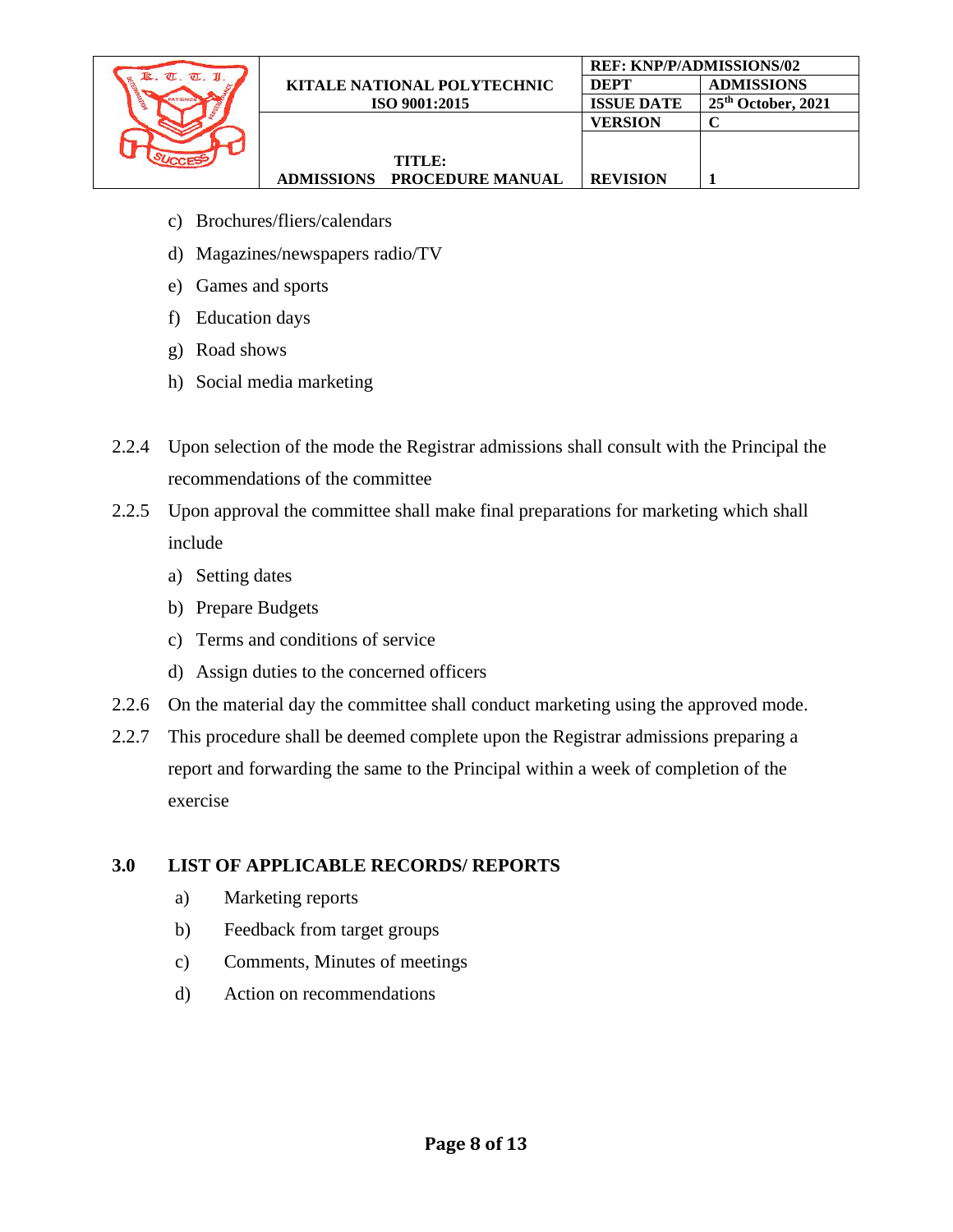|                        |                                    | <b>REF: KNP/P/ADMISSIONS/02</b> |                      |  |
|------------------------|------------------------------------|---------------------------------|----------------------|--|
| $\sigma$<br>$\sigma$ . | <b>KITALE NATIONAL POLYTECHNIC</b> | <b>DEPT</b>                     | <b>ADMISSIONS</b>    |  |
|                        | ISO 9001:2015                      | <b>ISSUE DATE</b>               | $25th$ October, 2021 |  |
|                        |                                    | VERSION                         |                      |  |
|                        |                                    |                                 |                      |  |
|                        | TITLE:                             |                                 |                      |  |
|                        | <b>ADMISSIONS PROCEDURE MANUAL</b> | <b>REVISION</b>                 |                      |  |

### <span id="page-8-0"></span>**PROCEDURE NO.2 TRAINEES ADMISSION**

#### **1.0 GENERAL**

#### **1.1 PURPOSE**

The purpose of this procedure is to ensure efficient and transparent admission of Trainees

#### **1.2 SCOPE**

This procedure applies to all admission of Trainees activities in KNP

#### **1.3 REFERENCES**

- a) KNEC circulars
- b) KNP Academic Policy
- c) KNP industrial attachment policy
- d) Current KICD, CDACC circulars and syllabi
- e) KNP Principal's schedule of activities
- f) TVETA circulars
- g) KNQA
- h) Ministry of Education circulars

#### **1.4 TERMS DEFINITION**

- a) KNEC Kenya National Examination Council
- b) HOD- Head of Department
- c) KICD -Kenya Institute of curriculum development
- d) CDACC- Curriculum Development Assessment And Certificate Council
- e) TVETA Technical and Vocational Education and Training
- f) KNQA Kenya National Qualifications Authority

#### **1.5 RESPONSIBILITY**

The Registrar admissions shall ensure that this procedure is followed and maintained.

#### **1.6 INTERFACES/INTERACTIONS**

**1.6.1 For Selection**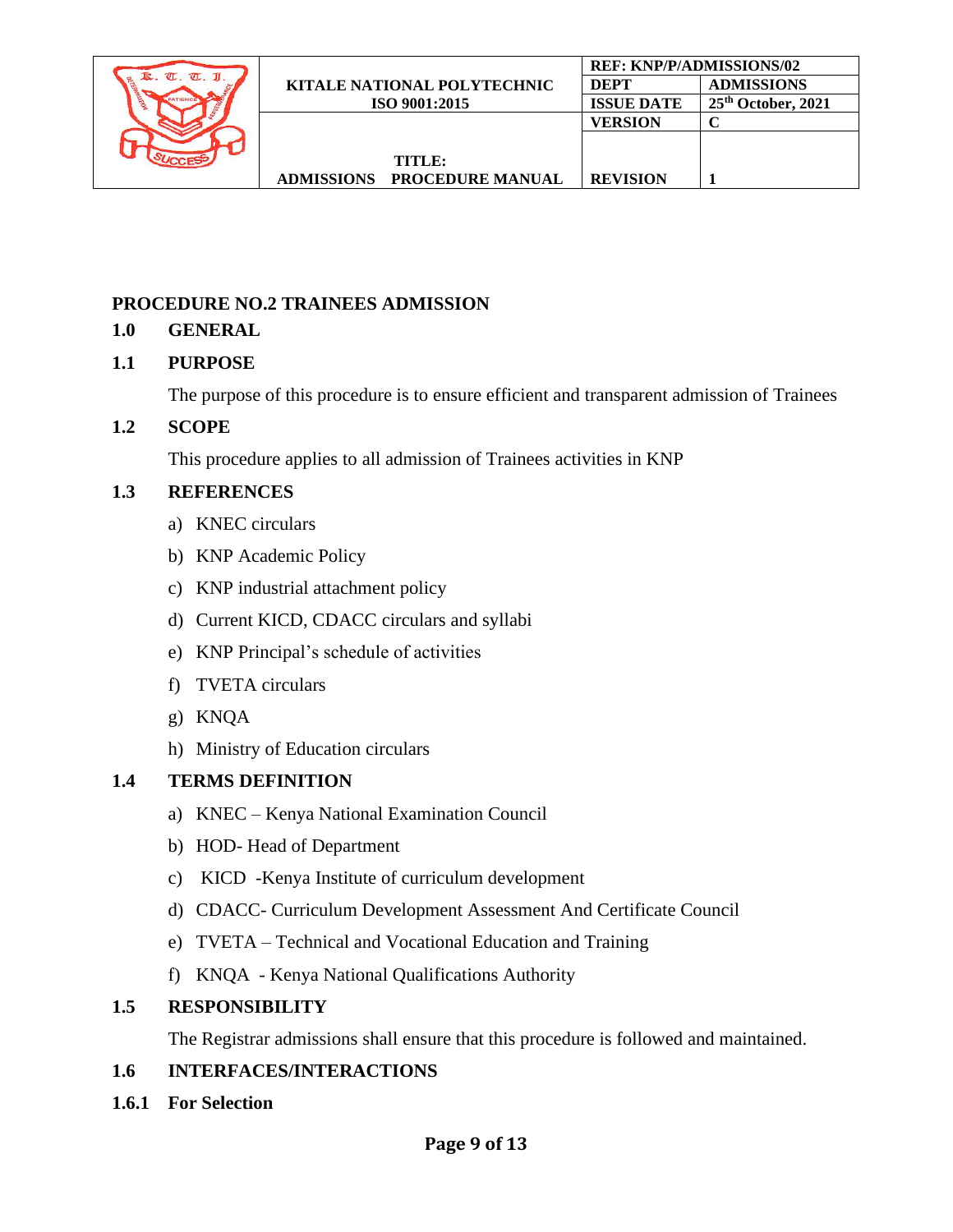

None

#### **1.6.2 Admissions**

- a) Admissions officer to verify student academic documents.
- b) Finance Officer to issue KNP official receipt.
- c) Boarding Master to allocate resident Trainees space in the hostels.

#### **1.6.3 Registration of continuing Trainees**

- a) The Registrar admissions to readmits student's upon presentation of fee payment evidence.
- b) Finance Officer to issue KNP official receipt.
- c) Boarding Master to allocate resident Trainees space in the hostels.

#### **1.7 PERFORMANCE TARGET**

The performance shall be measured through the overall performance of the Department basing on;

| PERFORMANCE TARGET |                                         | <b>MONITORING AND MEASUREMENT</b> |                                                |  |
|--------------------|-----------------------------------------|-----------------------------------|------------------------------------------------|--|
| a)                 | Selection.                              | $\mathbf{i}$                      | Review lists of selected Trainees against      |  |
|                    | Fairness in the admission process.      |                                   | applicants within set guidelines.              |  |
| b)                 | <b>Admission of New Trainees.</b>       | $\mathbf{i}$                      | authenticity<br>required<br>Check<br>the<br>οf |  |
|                    | Ensure qualified Trainees meeting set   |                                   | documents.                                     |  |
|                    | institutional requirements are duly     | $\rm ii)$                         | Fee payment status.                            |  |
|                    | admitted and registered.                |                                   |                                                |  |
| C)                 | <b>Admission of continuing Trainees</b> |                                   | Check fee payment status.                      |  |
|                    | Ensure Trainees are only admitted       |                                   | Only approved Trainees are readmitted.         |  |
|                    | upon payment of required fees           |                                   |                                                |  |

#### **1.8 RESOURCES**

The resources to be used in the process are listed below:-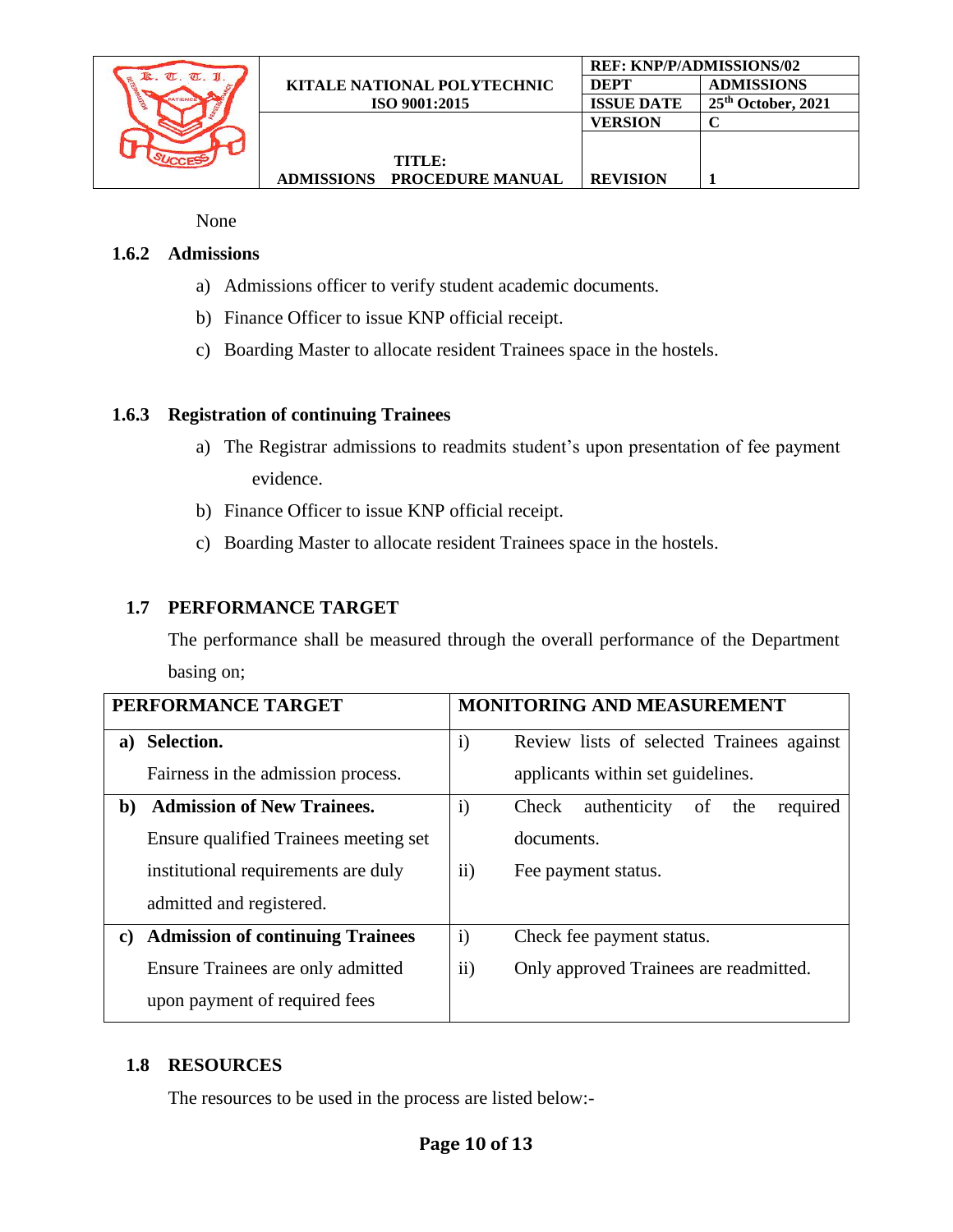

- a) Photocopying papers
- b) Stationery
- c) Computers
- d) Printers
- e) Toner Ink
- f) Budget
- g) Personnel from other departments

## **1.9 INPUTS AND OUTPUTS**

| <b>INPUTS</b>      |                                         | <b>OUTPUTS</b> |                                            |
|--------------------|-----------------------------------------|----------------|--------------------------------------------|
| a)                 | Advertisement.                          | ✓              | List of courses for advertisement.         |
|                    | Memo to HODs.                           | $\checkmark$   | Filled application forms.                  |
|                    | <b>Blank</b> application forms          | ✓              | Adverts                                    |
|                    | <b>Budget</b>                           | ✓              | Media advert                               |
| b)                 | Selection                               | ✓              | List of successful applicants.             |
|                    | Personnel                               | $\checkmark$   | Admission letter plus<br>the<br>fee        |
|                    | Filled application forms                |                | structure.                                 |
| $\mathbf{c})$      | <b>Admission of New Trainees</b>        |                |                                            |
|                    | <b>Admissions Register</b>              | $\checkmark$   | Filled Register of admitted Trainees.      |
|                    | Stationery                              | ✓              | Indexed files containing student's         |
|                    | <b>Empty Files/folders</b>              |                | information and personal documents.        |
|                    |                                         |                |                                            |
| $\mathbf{d}$       | <b>Admission of Continuing Trainees</b> | ✓              | <b>Activated Trainees academic records</b> |
|                    | Pay-in-slip                             |                |                                            |
| ✓                  | Approval documents from Academic        |                |                                            |
| HOD <sub>s</sub> . |                                         |                |                                            |

#### **2.0 METHOD**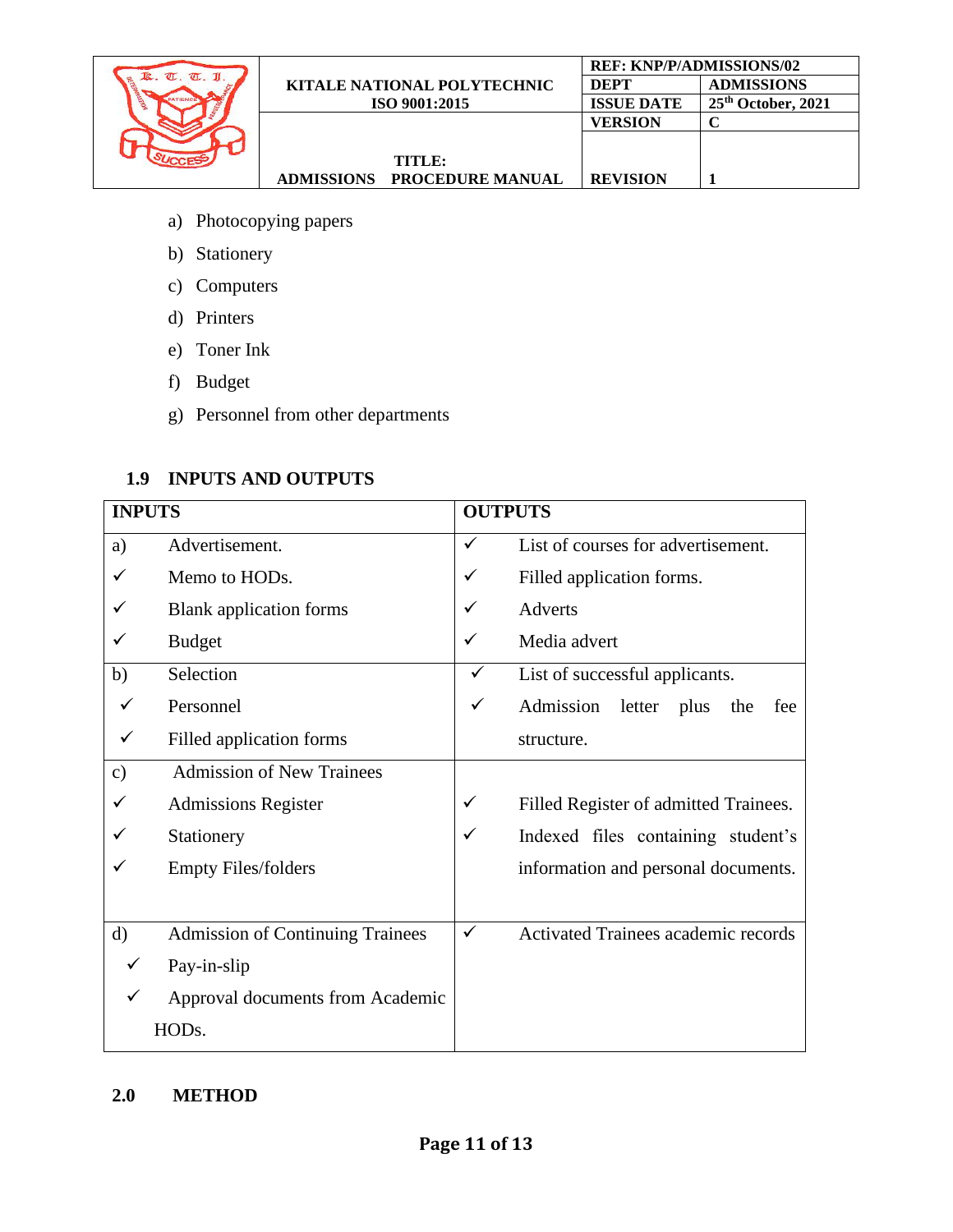

#### **2.3 Selection**

- 2.2.1 In selection the Registrar admissions shall be guided by:
	- a) Examining body guidelines
	- b) Minimum requirements
	- c) Departmental minimum requirements
	- d) Available vacancies
- 2.2.2 The successful prospective student shall be given admission letter according to 2.2.1. above.
- 2.2.3 Prospective Trainees request shall be done
	- a) By direct inquiry at the KNP admissions office.
	- b) Placement by governmental/non governmental agencies
	- c) KNP website application portal

#### **2.3 Admissions**

- 2.3.1 This activity shall start when the selected candidate reports to the Polytechnic
- 2.3.2 The candidate shall be directed to the designated reporting area and received as per customer care procedure.
- 2.3.3 The desk officer shall ask the candidate to present the following for verification
	- a) Admission letter
	- b) Completed admission form
	- c) Completed declaration form
	- d) Originals and copies of certificates and testimonials
	- e) Duly filled medical report
	- f) Passport size photograph
	- g) Fee payment slip(s)
- 2.3.4 Upon confirming that the candidate has all the prerequisites, the Registrar admissions shall ensure that
	- a) The Registrar admissions shall enter student personal details in the admissions register.